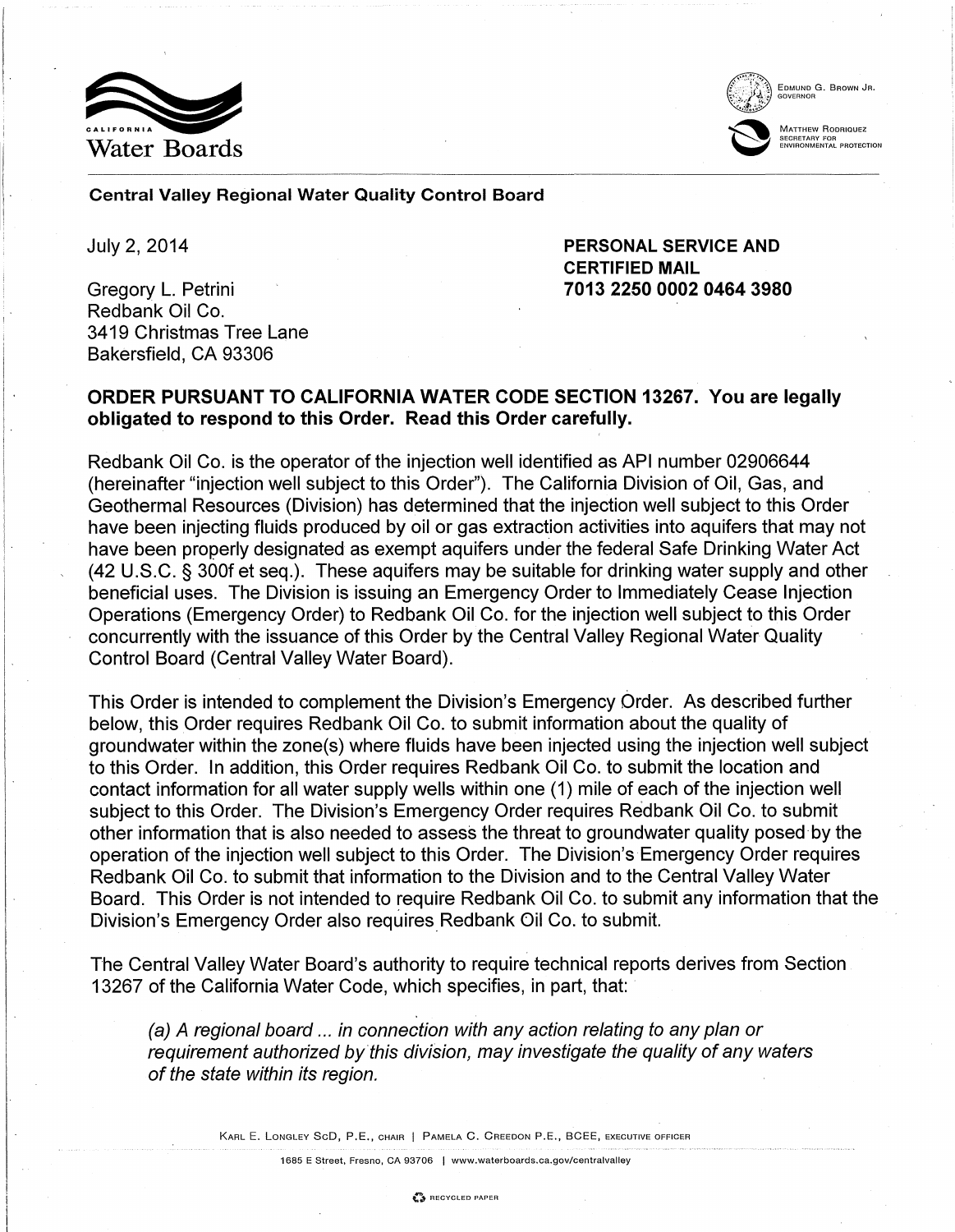(b)(1) In conducting an investigation specified in subdivision (a), the regional board may require that any person who has discharged, discharges, or is suspected of having discharged or discharging, or who proposes to discharge waste within its region... that could affect the quality of waters within its region shall furnish, under penalty of perjury, technical or monitoring program reports which the regional board requires. The burden, including costs, of these reports shall bear a reasonable relationship to the need for the report and the benefits to be obtained from the reports. In requiring those reports, the regional board shall provide the person with a written explanation with regard to the need for the reports, and shall identify the evidence that supports requiring that person to provide the reports.

The Central Valley Water Board is concerned about the potential threat to human health and potential impacts to water quality posed by the discharge of waste associated with the injection of fluids into aquifers that were not properly designated as exempt aquifers under the federal Safe Drinking Water Act and that may be suitable for drinking water supply and other beneficial uses. The technical information and reports required by this Order are necessary to assess the potential threat to human health and potential impacts to water quality. The need to understand the potential threat to human health and potential impacts to water quality justifies the need for the information and reports required by this Order. Based on the nature and possible consequences of the discharges of waste, the burden of providing the required information, including reporting costs, bears a reasonable relationship to the need for the report, and the benefits to be obtained. Redbank Oil Co. is required to submit this information and reports because it is the operator of the injection well subject to this Order.

### **Under the authority of California Water Code section 13267, the Central Valley Water Board hereby orders Redbank Oil Co. to:**

1. **By 11 July 2014,** submit a work plan that adequately describes the procedures to collect a representative groundwater sample from the injection zone(s) for the injection well subject to · this Order. **By 1 August 2014,** submit a technical report with the analyses of each of the groundwater samples, in accordance with the water quality analysis and reporting requirements contained in Attachment A to this Order.

Note: If a representative sample cannot feasibly be collected from one or more of the injection zones for the injection well subject to this Order within the required timeframe (e.g., due to constraints posed by the design of the injection well), then **by 18 July 2014,** submit a technical report demonstrating that collection of a representative sample from those injection zones is not feasible within the required timeframe, and proposing an alternative sampling procedure and expeditious time schedule for obtaining a representative sample of groundwater from those injection zones. Alternative sampling procedures and time schedules are subject to approval by the Assistant Executive Officer of the Central Valley Water Board.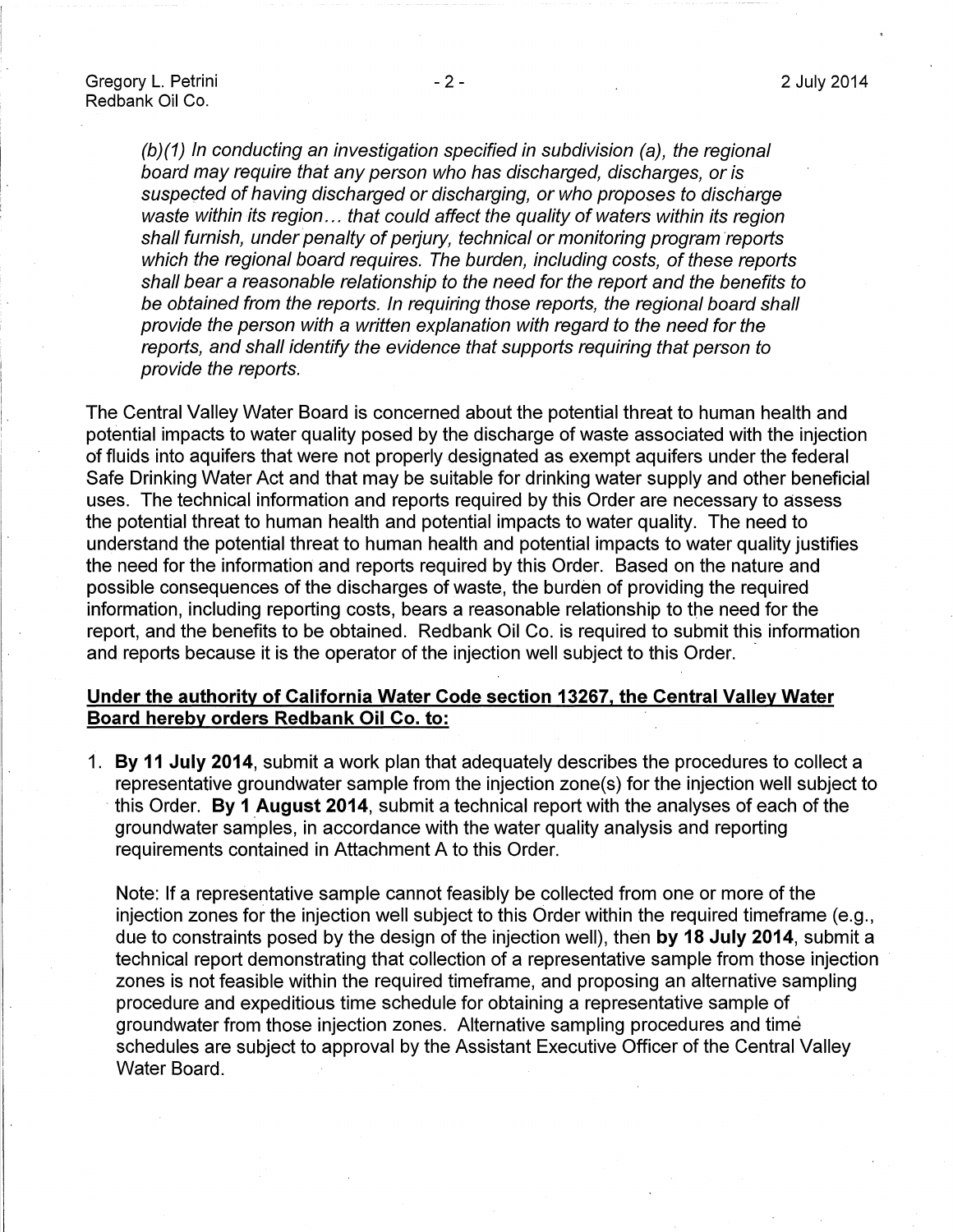Gregory L. Petrini Redbank Oil Co.

I.

- 2. **By 1 August 2014,** submit all previously-obtained analytical data for fluid samples collected from any injection zones within one (1) mile of the injection well subject to this Order.
- 3. **By 1 August 2014,** submit a technical report containing the following:
	- A. A list and location map of all water supply wells within one mile of the injection well subject to this Order.
	- B. All available information for each identified water supply well, including the well owner name and contact information; type of well (i.e., domestic, irrigation, industrial, etc.); status (i.e., active, idle, etc.); well construction; borehole geophysical logs; and all analytical results for any water sample(s) collected from each water supply well. Notify Central Valley Water Board staff within 24 hours upon determination that any water supply well information cannot be obtained from the California Department of Water Resources because it is confidential.

Submissions pursuant to this Order must include the following statement signed by an authorized representative of Redbank Oil Co.:

"/ certify under penalty of Jaw that I have personally examined and am familiar with the information submitted in this document and all attachments and that, based on my inquiry of those individuals immediately responsible for obtaining the information, I believe that the information is true, accurate, and complete. I am aware that there are significant penalties for submitting false information, including the possibility of fine and imprisonment."

The failure to furnish the required report, or the submission of a substantially incomplete report or false information, is a misdemeanor, and may result in additional enforcement actions, including issuance of an Administrative Civil Liability Complaint pursuant to California Water Code section 13268. Liability may be imposed pursuant to California Water Code section 13268 in an amount not to exceed one thousand dollars (\$1 ,000) for each day in which the violation occurs.

Any person aggrieved by this Order of the Central Valley Water Board may petition the State Water Resources Control Board (State Water Board) to review the action in accordance with California Water Code section 13320. The State Water Board must receive the petition by 5:00 p.m., within 30 days after the date of this Order, except that if the thirtieth day following the date of this Order falls on a Saturday, Sunday, or state holiday, the petition must be received by the State Water Board by 5:00 p.m. on the next business day. Copies of the law and regulations, and instructions applicable to filing petitions, may be found at http://www.waterboards.ca.gov/public notices/petitions/water quality/index.shtml, or will be provided upon request.

By **9 July 2014,** you must contact Dane S. Johnson of this office at (559) 445-5525 to discuss your proposed work plan and technical report.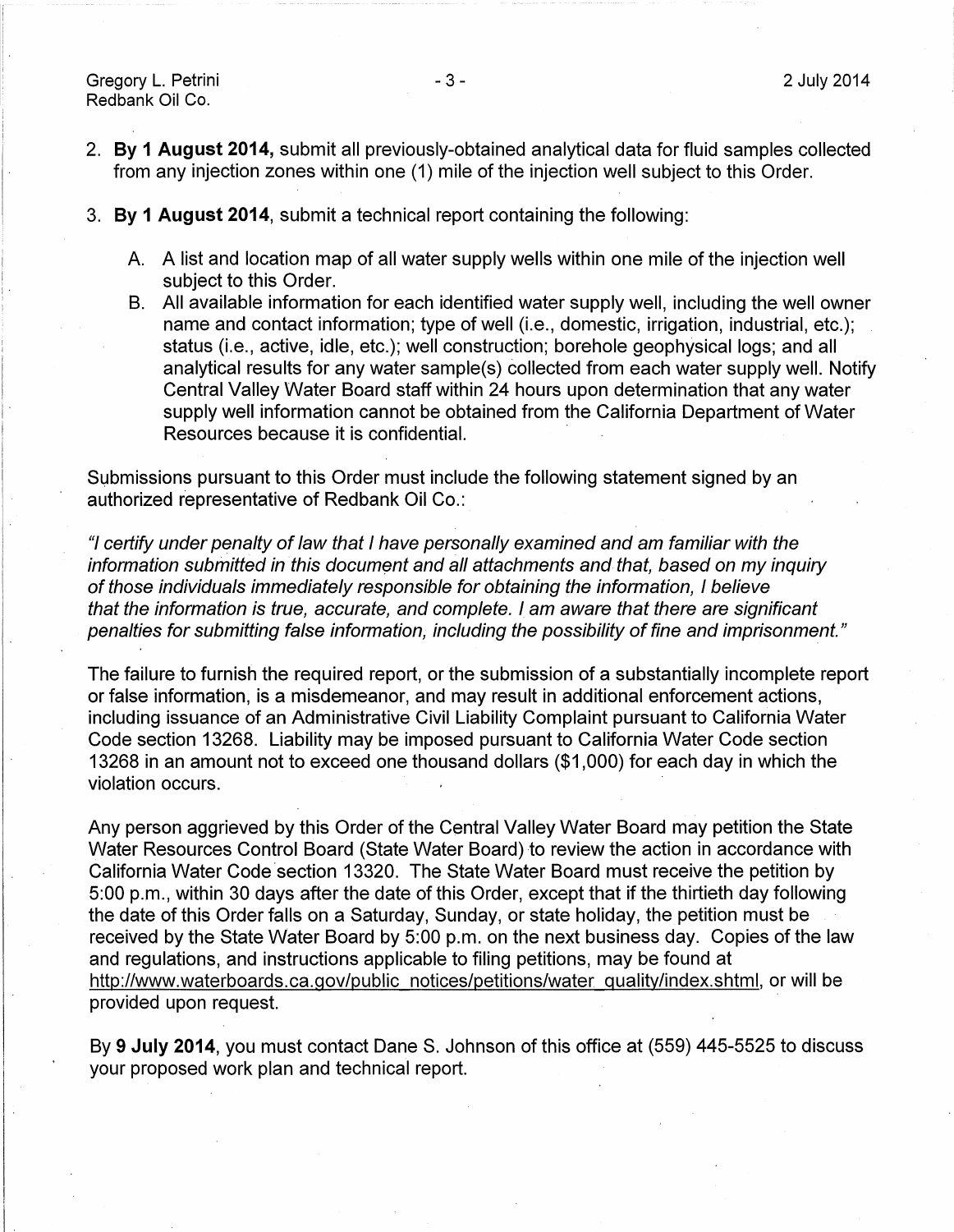2 July 2014

Gregory L. Petrini Redbank Oil Co.

r··- i ! .

I '.

All required technical information must be submitted to the attention of:

Dane S. Johnson Central Valley Water Board 1685 E Street Fresno, CA 93706

In addition, all information is to be copied to the Division, to the attention of:

Steven R. Bohlen, State Oil and Gas Supervisor Department of Conservation, DOGGR 801 K Street Sacramento, CA 95814-3500

Based on the information submitted in the work plan and/or technical report, additional information or action may be required.

Be advised that sections 13260 and 13264 of the California Water Code require any person who proposes to discharge waste that could affect waters of the state to submit a Report of Waste Discharge for any new discharge or change in the character, volume, or location of an existing discharge. Fluids produced by oil or gas extraction activities that can no longer be disposed of in the injection well subject to this Order cannot be discharged to land or waters of the state prior to the issuance of Waste Discharge Requirements, and cannot be discharged to waters of the United States prior to the issuance of an National Pollutant Discharge Elimination System (NPDES) Permit. Failure to comply with these requirements may constitute a misdemeanor under Water Code section 13265 or a felony under Water Code section 13387, and may also subject Redbank Oil Co. to judicial or administrative civil liabilities. It is strongly recommended that you contact Central Valley Water Board staff to discuss any proposed changes to the discharge of the fluids that had previously been disposed of in the injection well subject to this Order.

Any questions regarding this matter should be directed to me at (559) 445-5116 or at Clay.Rodgers@waterboards.ca.gov.

Clay L. Rodgers Assistant Executive Officer

Enclosure: Attachment A